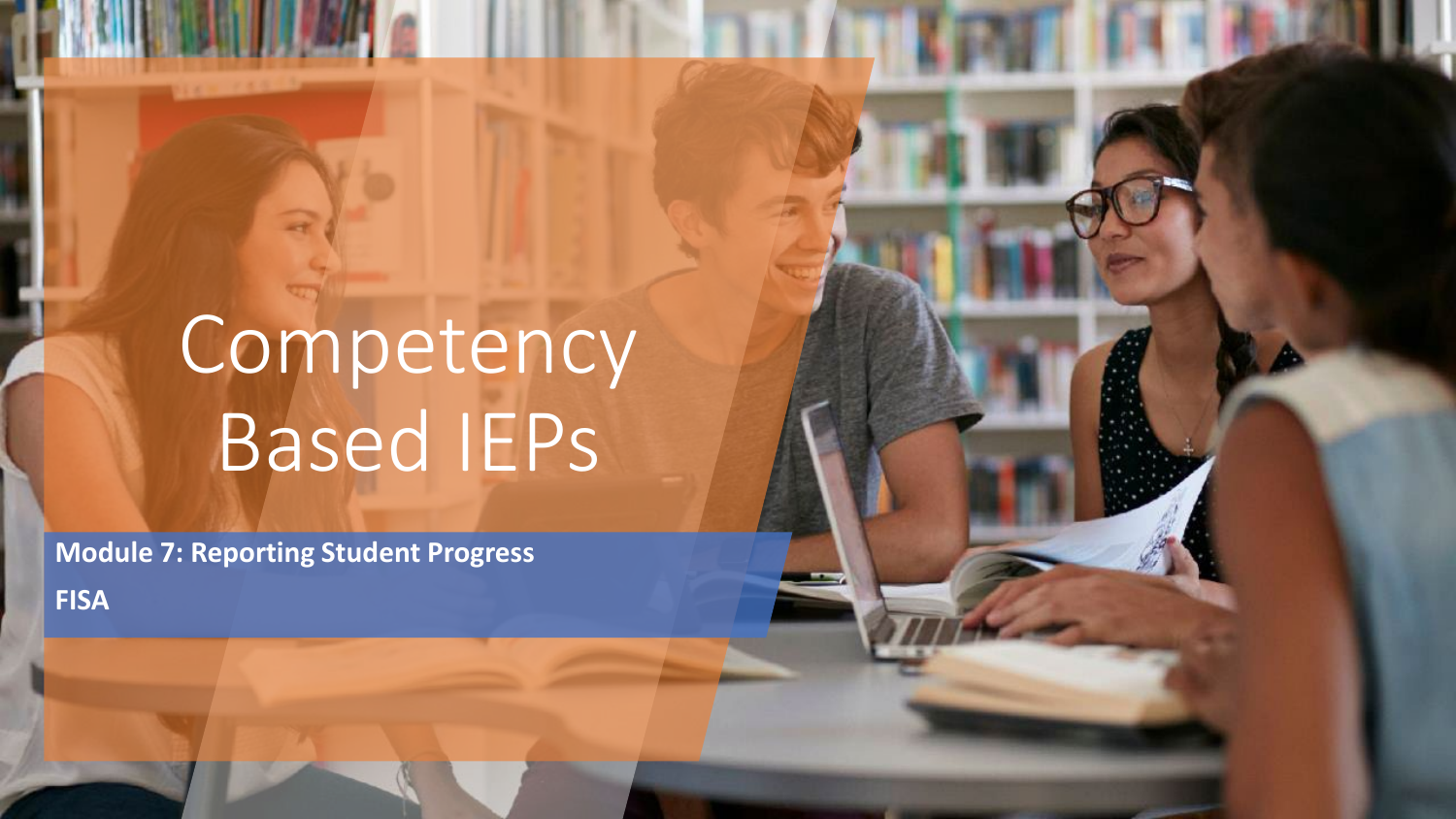## K-12 Student Reporting Policy - Draft

- 1. Descriptive feedback
- 2. Use of the Provincial Proficiency Scale K-9
- 3. Student self-assessment
- 4. Student goal setting

https://engage.gov.bc.ca/a [pp/uploads/sites/121/2021](https://engage.gov.bc.ca/app/uploads/sites/121/2021/09/Draft-K-12-Student-Reporting-Policy.pdf) /09/Draft-K-12-Student-Reporting-Policy.pdf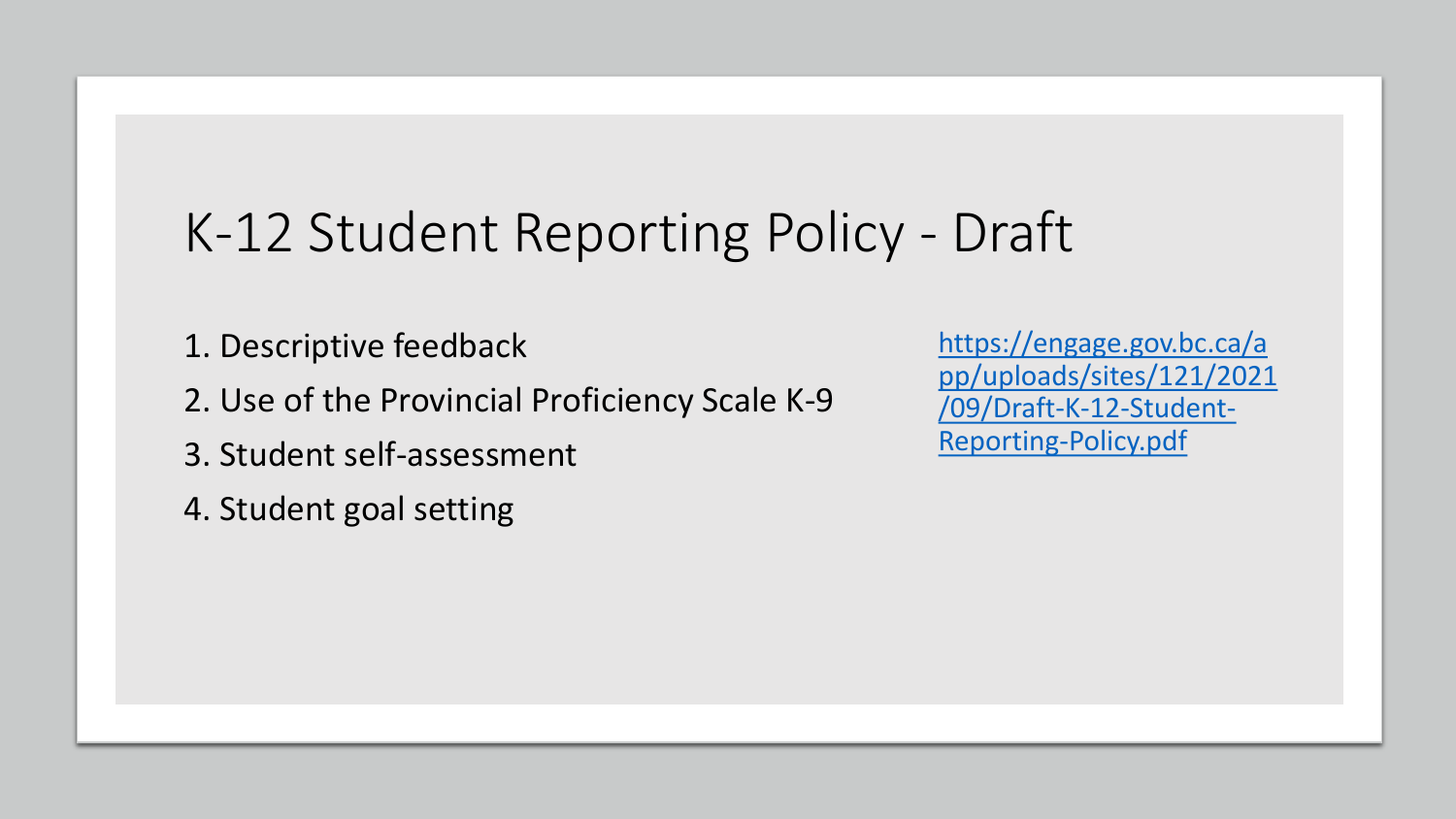## 1. Descriptive Feedback

- Written comments and/or documented conversations in clear & accessible language
- How student learning is supported
- What parents can do to support growth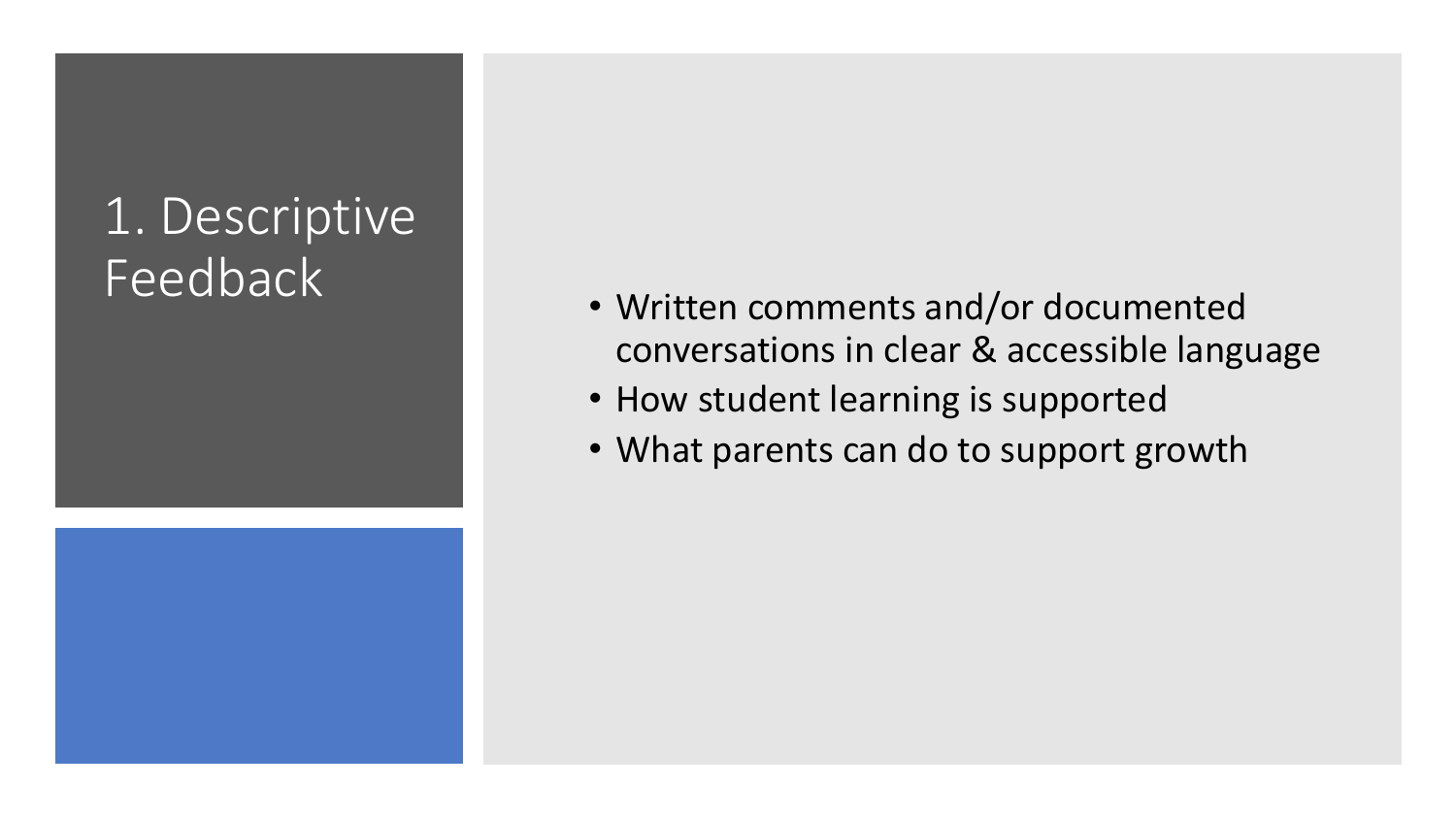## 2. Provincial Proficiency Scale (K-9)

- Emerging
- Developing
- Proficient
- Extending

| <b>Emerging</b> | <b>Developing</b> | Proficient | <b>Extending</b> |
|-----------------|-------------------|------------|------------------|
|                 |                   |            |                  |
|                 |                   |            |                  |
|                 |                   |            |                  |
|                 |                   |            |                  |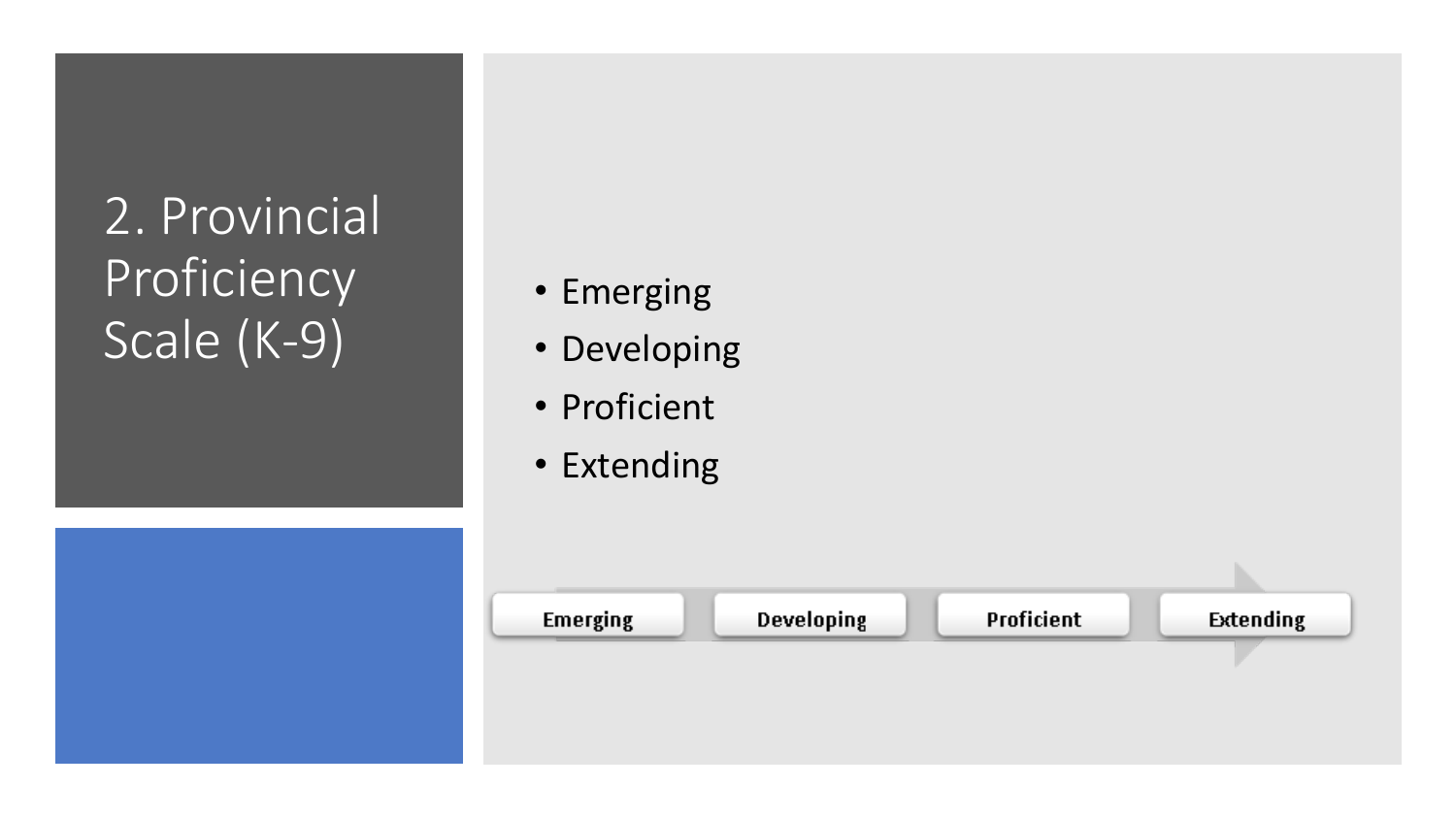## 3. Student Self-**Assessment**

- Student survey or interview tools to identify Strengths and Stretches in the CB IEP
- Self-Assessment of CB IEP Core Competency objectives where possible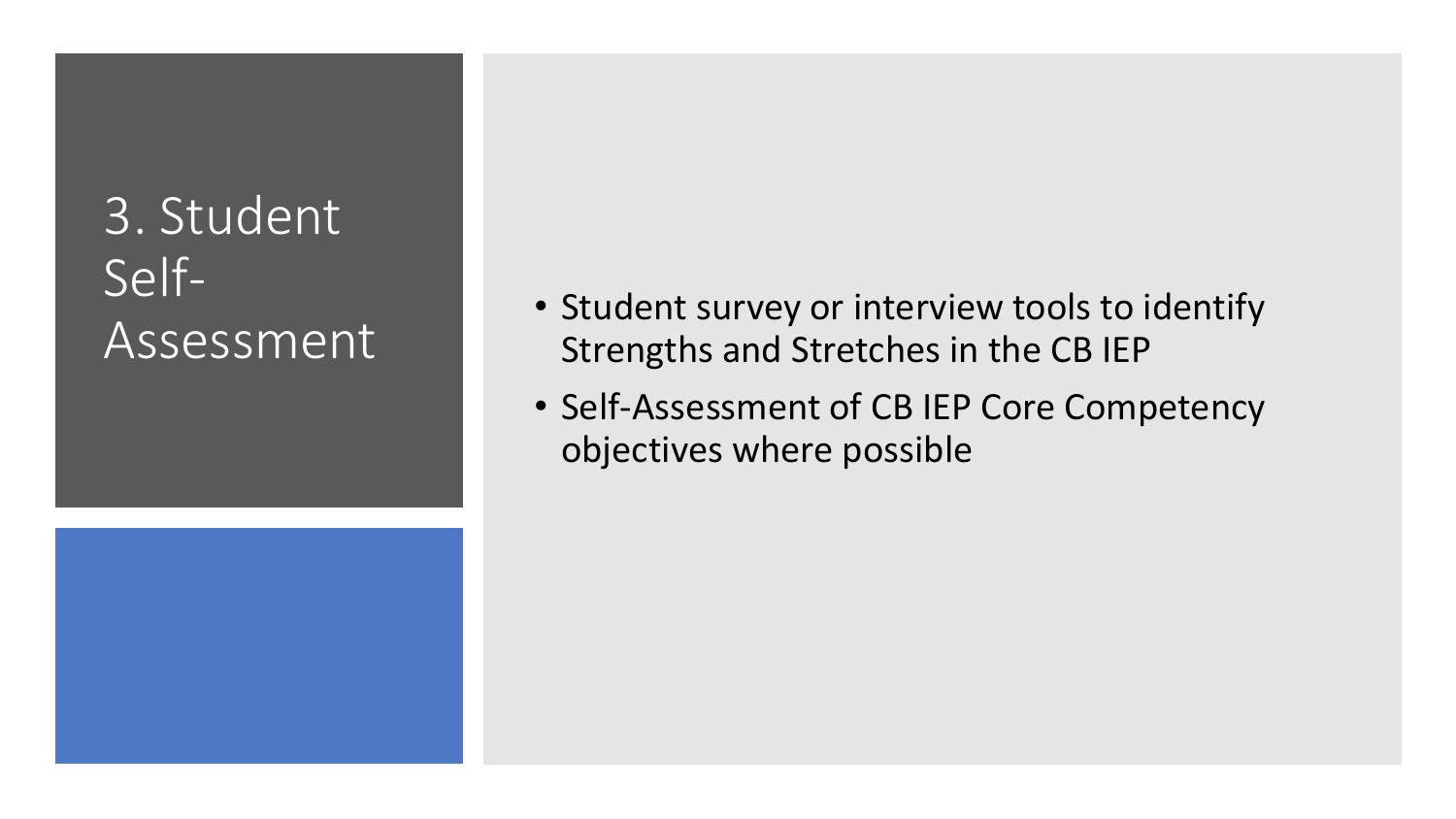## 3. Student Self-Assessment -Template



### Core Competency Goal Self-Assessment

Student Name: Click or tap here to enter text. Date: Click or tap to enter a date.

| <b>Inclusive Goal Area</b>                                                                    |                  | Click or tap here to enter text.         |                               |  |  |  |  |
|-----------------------------------------------------------------------------------------------|------------------|------------------------------------------|-------------------------------|--|--|--|--|
| Core Competency                                                                               |                  | Click or tap here to enter text.         |                               |  |  |  |  |
| <b>Core Competency Goals &amp; Objectives</b>                                                 | I feel confident | I feel like I need to<br>keep practicing | I feel like I<br>need support |  |  |  |  |
| Click or tap here to enter text.                                                              |                  |                                          |                               |  |  |  |  |
| Click or tap here to enter text.                                                              |                  |                                          |                               |  |  |  |  |
| Click or tap here to enter text.                                                              |                  |                                          |                               |  |  |  |  |
| Click or tap here to enter text.                                                              |                  |                                          |                               |  |  |  |  |
| Click or tap here to enter text.                                                              |                  |                                          |                               |  |  |  |  |
| Click or tap here to enter text.                                                              |                  |                                          |                               |  |  |  |  |
| Click or tap here to enter text.                                                              |                  |                                          |                               |  |  |  |  |
| Click or tap here to enter text.                                                              |                  |                                          |                               |  |  |  |  |
| The core competency goal I want to work on this term is:<br>Click or tap here to enter text.  |                  |                                          |                               |  |  |  |  |
| What are some actions I can take to work on this goal at school? At home? In my<br>community? |                  |                                          |                               |  |  |  |  |

Click or tap here to enter text.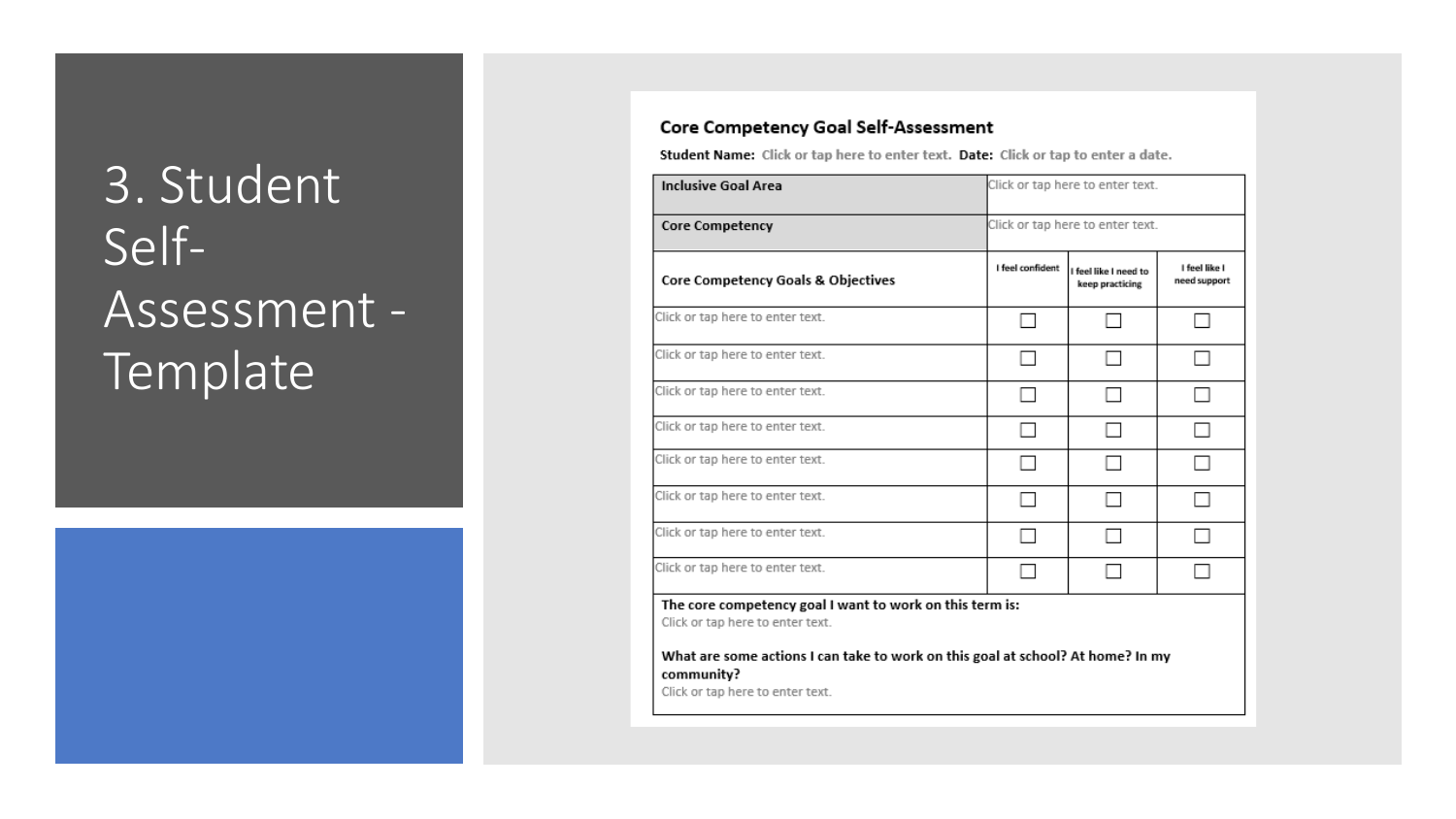### 4. Student Goal-Setting



| <b>My Learning Profile</b> | Location of Evidence: Learning Services Teacher Binder |                                     |                                      |  |  |  |  |
|----------------------------|--------------------------------------------------------|-------------------------------------|--------------------------------------|--|--|--|--|
|                            | Personal                                               | Social                              | Intellectual/Learning                |  |  |  |  |
|                            | What I can do on my own.                               | What I can do with others.          | How I think.                         |  |  |  |  |
|                            | My thoughts:                                           | My thoughts:                        | My thoughts:                         |  |  |  |  |
|                            | I like to help people.                                 | I can solve some problems myself.   | I get ideas when I talk with others. |  |  |  |  |
|                            | I am good at getting to know people                    | I can work with others to achieve a | I like to experiment with different  |  |  |  |  |
| My Strengths               |                                                        | goal.                               | ways of doing things.                |  |  |  |  |
|                            | Thoughts from my team:                                 | Thoughts from my team:              | Thoughts from my team:               |  |  |  |  |
|                            | Marco can understand & share                           | Marco can work with others with     | Marco gets inspired by the ideas     |  |  |  |  |
|                            | things about a topic that is<br>important to him.      | support.                            | of others.                           |  |  |  |  |
|                            | My thoughts:                                           | My thoughts:                        | My thoughts:                         |  |  |  |  |
|                            | I can get angry quickly.                               | I have a hard time focusing during  | I have difficulty understanding      |  |  |  |  |
|                            | I get anxious during tests and can't                   | conversations.                      | what I read.                         |  |  |  |  |
| <b>My Stretches</b>        | think well.                                            | I don't like talking with people I  | I can't focus on taking in           |  |  |  |  |
|                            |                                                        | don't know well.                    | information by listening for long.   |  |  |  |  |
|                            | Thoughts from my team:                                 | Thoughts from my team:              | Thoughts from my team:               |  |  |  |  |
|                            | Marco has difficulty concentrating.                    | Marco has difficulty seeing the     | Marco needs help with making a       |  |  |  |  |
|                            | Marco has difficulty persevering                       | perspective of others.              | plan to complete assignments.        |  |  |  |  |
|                            | through a challenging task.                            | Marco is learning to trust others.  |                                      |  |  |  |  |
|                            | Marco can easily become explosive                      |                                     |                                      |  |  |  |  |
|                            | when stressed and he takes a long                      |                                     |                                      |  |  |  |  |
|                            | time to calm down and be ready to                      |                                     |                                      |  |  |  |  |
|                            | re-engage.                                             |                                     |                                      |  |  |  |  |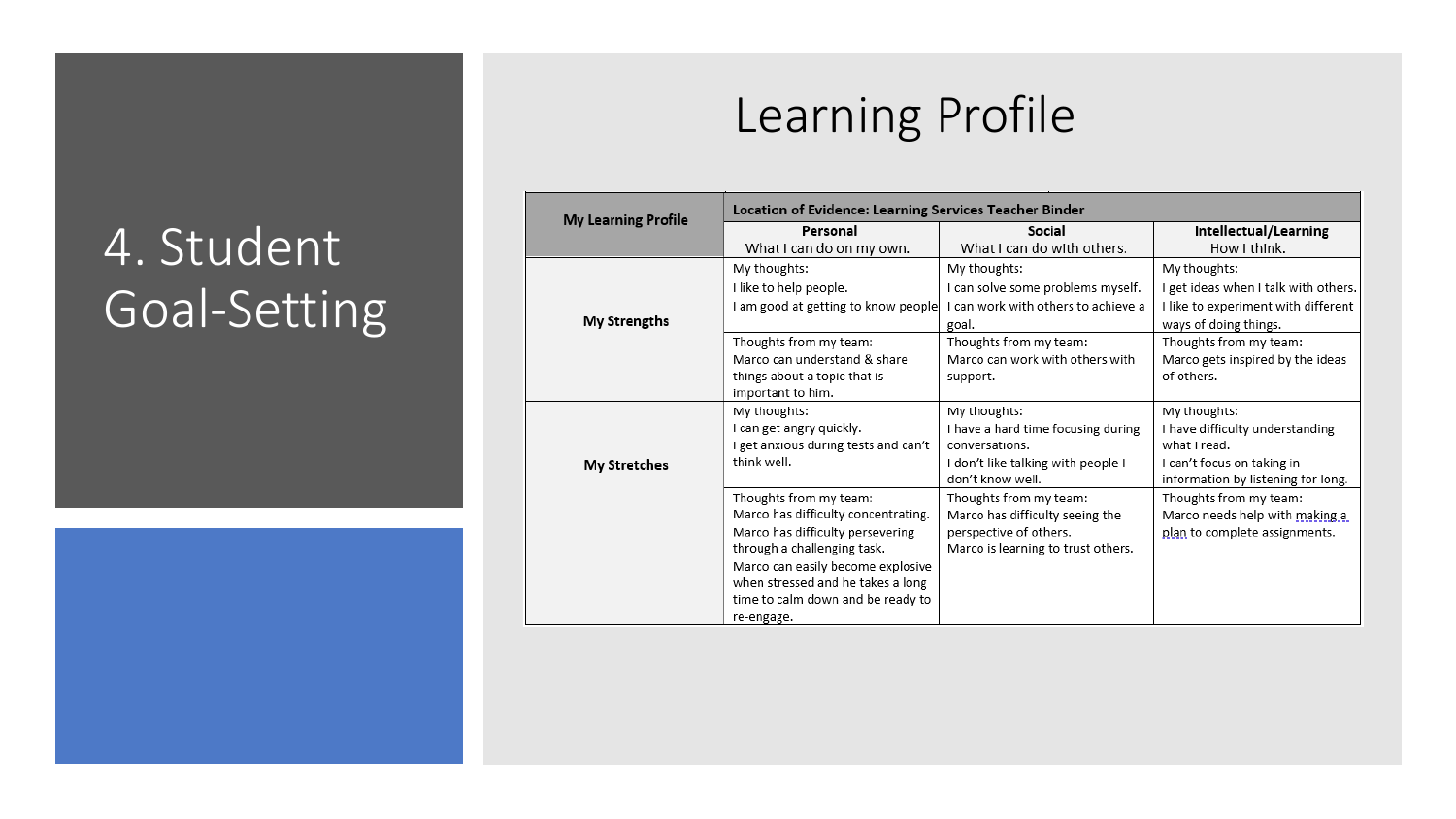Learning Updates & Summative Report

4 learning updates (2 must be written)

1 summary of learning at the end of the school year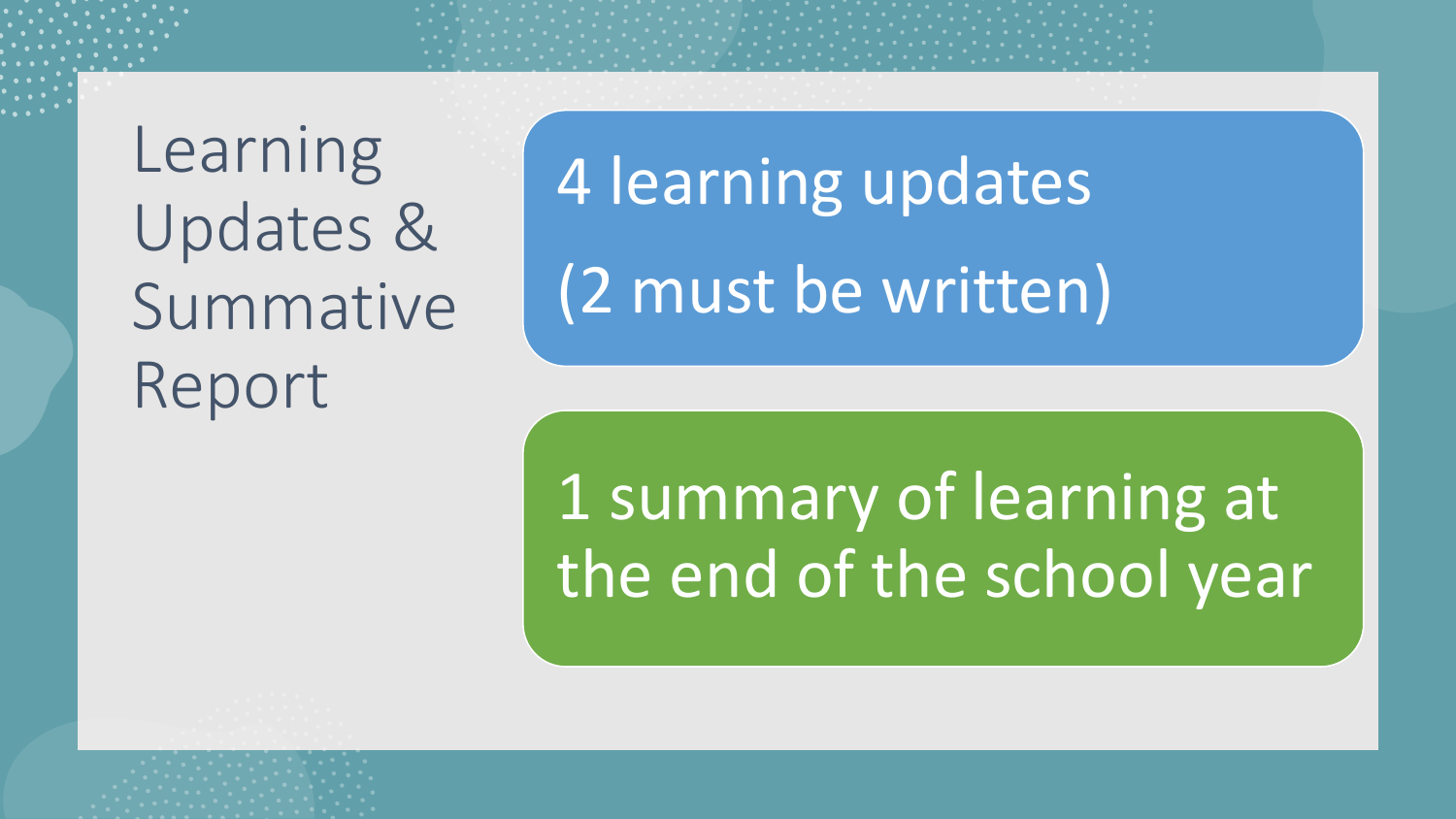Sample Reporting Timeline Chart for IEP Students

Sample Reporting Timeline for IEP Students

| Reporting                                       | <b>Timeline</b>   | <b>CB IEP</b>                                                                                                                                                                                                                                                                                                    | <b>Comments</b>                                                                               |
|-------------------------------------------------|-------------------|------------------------------------------------------------------------------------------------------------------------------------------------------------------------------------------------------------------------------------------------------------------------------------------------------------------|-----------------------------------------------------------------------------------------------|
| Student CC Goal Setting & parent IEP<br>meeting | September-October | Student personal & learning profile                                                                                                                                                                                                                                                                              | Parent/guardian, student, and<br>team input.<br>Share completed IEP with<br>parent            |
| <b>Parent/Teacher Meeting</b>                   | October-November  | CB IEP goals/objectives and baseline established by<br>school-based team. Initial progress recorded in IEP or<br>in evidence log.                                                                                                                                                                                | Parent/guardian reviews IEP.<br>Progress shared by 25% of<br>instructional time.              |
| Written Report - Evidence Log                   | February          | Progress towards objectives with proficiency scales for<br>curricular goals and student input/evidence of<br>learning for core competency.                                                                                                                                                                       | May use learning log template.                                                                |
| <b>Student Presentation of Learning</b>         | April/May         | Student shares progress toward learning in core<br>competency areas & shares portfolio of learning.                                                                                                                                                                                                              | Oral presentation by student &<br>may use may use products,<br>pictures. In person or online. |
| <b>Summative Report</b>                         | June              | . Reference that student is on an IEP<br>* Include support and from whom<br>* Progress in subject areas with proficiency<br>scales<br>* Areas of growth (e.g., literacy/numeracy/<br>PHE). May use info from IEP goals.<br>* Further development<br>* Summary of student self-assessment of core<br>competencies | Reporting on supplemental/<br>replacement curriculum as<br>needed                             |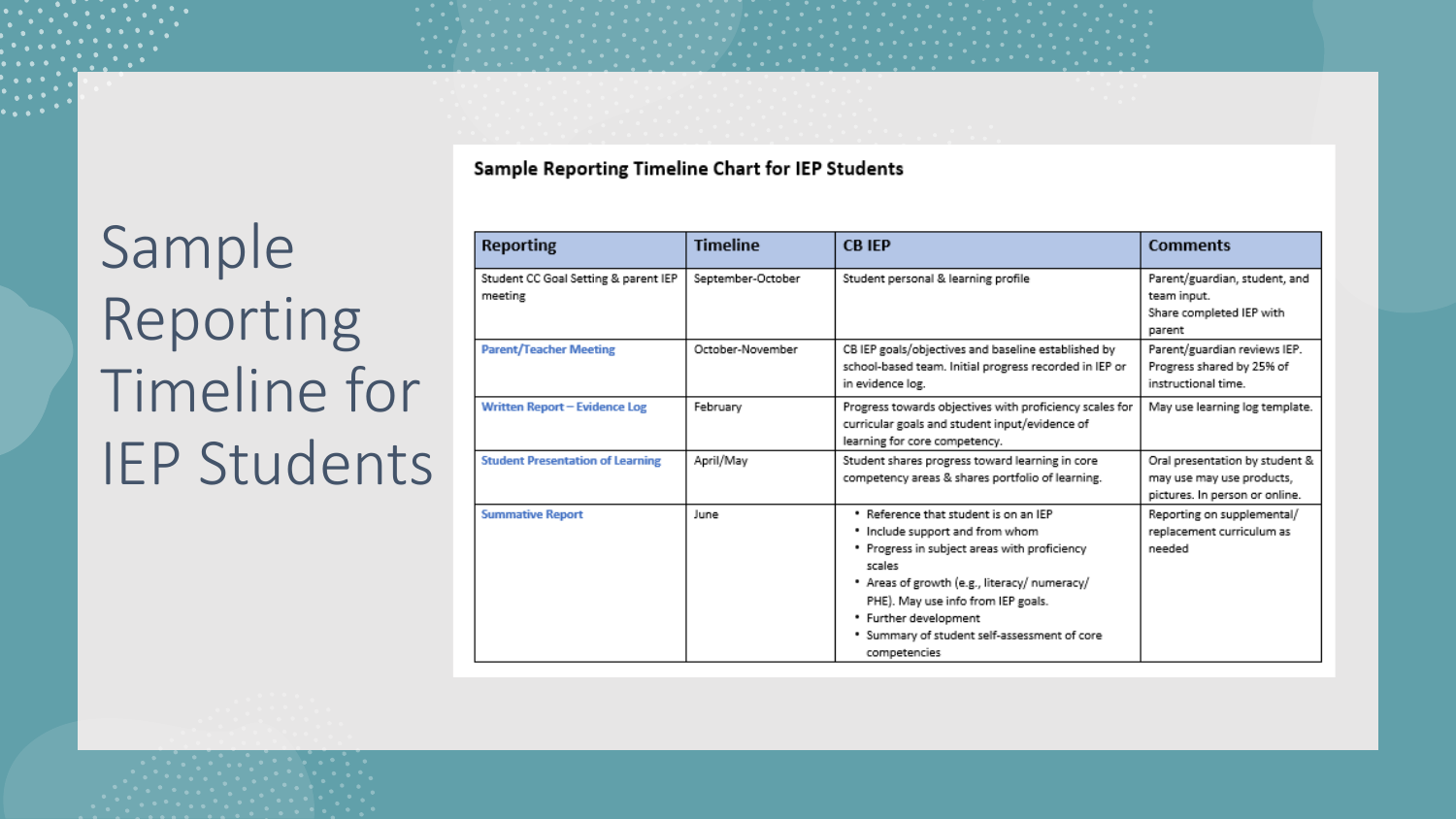Sample Written Report Using an Evidence Log

|           |                                                                                            |                       |                                                                                                                                                        |                                                                                             |                                                       | <b>Progress</b>                                    |                          |              |                                     |              |                                |
|-----------|--------------------------------------------------------------------------------------------|-----------------------|--------------------------------------------------------------------------------------------------------------------------------------------------------|---------------------------------------------------------------------------------------------|-------------------------------------------------------|----------------------------------------------------|--------------------------|--------------|-------------------------------------|--------------|--------------------------------|
|           | Date:                                                                                      | IEP Evidence Log for: | Oliver Twist                                                                                                                                           | Term: 2                                                                                     |                                                       | I can do this                                      |                          |              | <b>Triangulation of</b><br>evidence |              |                                |
| Date      | <b>Goals &amp; Objectives</b>                                                              |                       |                                                                                                                                                        |                                                                                             | I met this goal! I am ready for<br>the next challenge | I want to keep working on this<br>goal / objective | a new objective<br>need. | Observation  | Product                             | Conversation | <b>Location of</b><br>evidence |
|           | Goal                                                                                       |                       | I can use strategies that help me manage my feelings and emotions                                                                                      |                                                                                             |                                                       |                                                    |                          |              |                                     |              |                                |
|           | Objective                                                                                  |                       | by identifying my feelings using a strategy to regulate my body                                                                                        |                                                                                             |                                                       |                                                    |                          | $\checkmark$ |                                     | ✓            |                                |
|           |                                                                                            |                       |                                                                                                                                                        | Comments: Classroom teacher and parents have observed Oliver following his calming          |                                                       |                                                    |                          |              |                                     |              |                                |
|           |                                                                                            |                       |                                                                                                                                                        | strategies when prompted (asking for a break, using his five-finger breathing). He has been |                                                       |                                                    |                          |              |                                     |              | Conversation                   |
| Feb 27/20 |                                                                                            |                       | more successful in regulating his body in familiar settings. We will continue working on<br>modelling the use of words and phrases to ask for a break. |                                                                                             |                                                       |                                                    |                          |              |                                     |              | Log                            |
|           | Goal                                                                                       |                       | I respond to simple and direct questions                                                                                                               |                                                                                             |                                                       |                                                    |                          |              |                                     |              |                                |
|           | Objective                                                                                  |                       |                                                                                                                                                        | by choosing between two picture symbols of preferred choice activities                      |                                                       |                                                    |                          |              | ✓                                   | ✓            | FreshGrade                     |
|           | Comments: Oliver readily identifies his preferred choice between two activities throughout |                       |                                                                                                                                                        |                                                                                             |                                                       |                                                    |                          |              |                                     |              | Conversation                   |
| Feb 27/20 | the school day. We will continue working on alternating between work and choice time.      |                       |                                                                                                                                                        |                                                                                             |                                                       |                                                    |                          |              |                                     |              | Log                            |
|           | Goal                                                                                       |                       | With support, I can be part of a group                                                                                                                 |                                                                                             |                                                       |                                                    |                          |              |                                     |              |                                |
|           | Objective                                                                                  |                       |                                                                                                                                                        | by using classroom materials for their intended purposes during learning                    |                                                       | ✓                                                  |                          | ✓            |                                     |              |                                |
|           |                                                                                            | activities            |                                                                                                                                                        | Comments: Oliver independently checks the class visual schedule to locate preferred         |                                                       |                                                    |                          |              |                                     |              |                                |
|           |                                                                                            |                       | activities during the day. He requires prompts when using the countdown strip. Since                                                                   |                                                                                             |                                                       |                                                    |                          |              |                                     |              | FreshGrade                     |
|           |                                                                                            |                       | returning from winter break, Oliver has started to use the math counting materials to                                                                  |                                                                                             |                                                       |                                                    |                          |              |                                     |              |                                |
|           |                                                                                            |                       |                                                                                                                                                        | demonstrate his understanding of addition and subtraction concepts. He enjoys sharing his   |                                                       |                                                    |                          |              |                                     |              |                                |
| Feb 27/20 | learning with his classmates.                                                              |                       |                                                                                                                                                        |                                                                                             |                                                       |                                                    |                          |              |                                     |              |                                |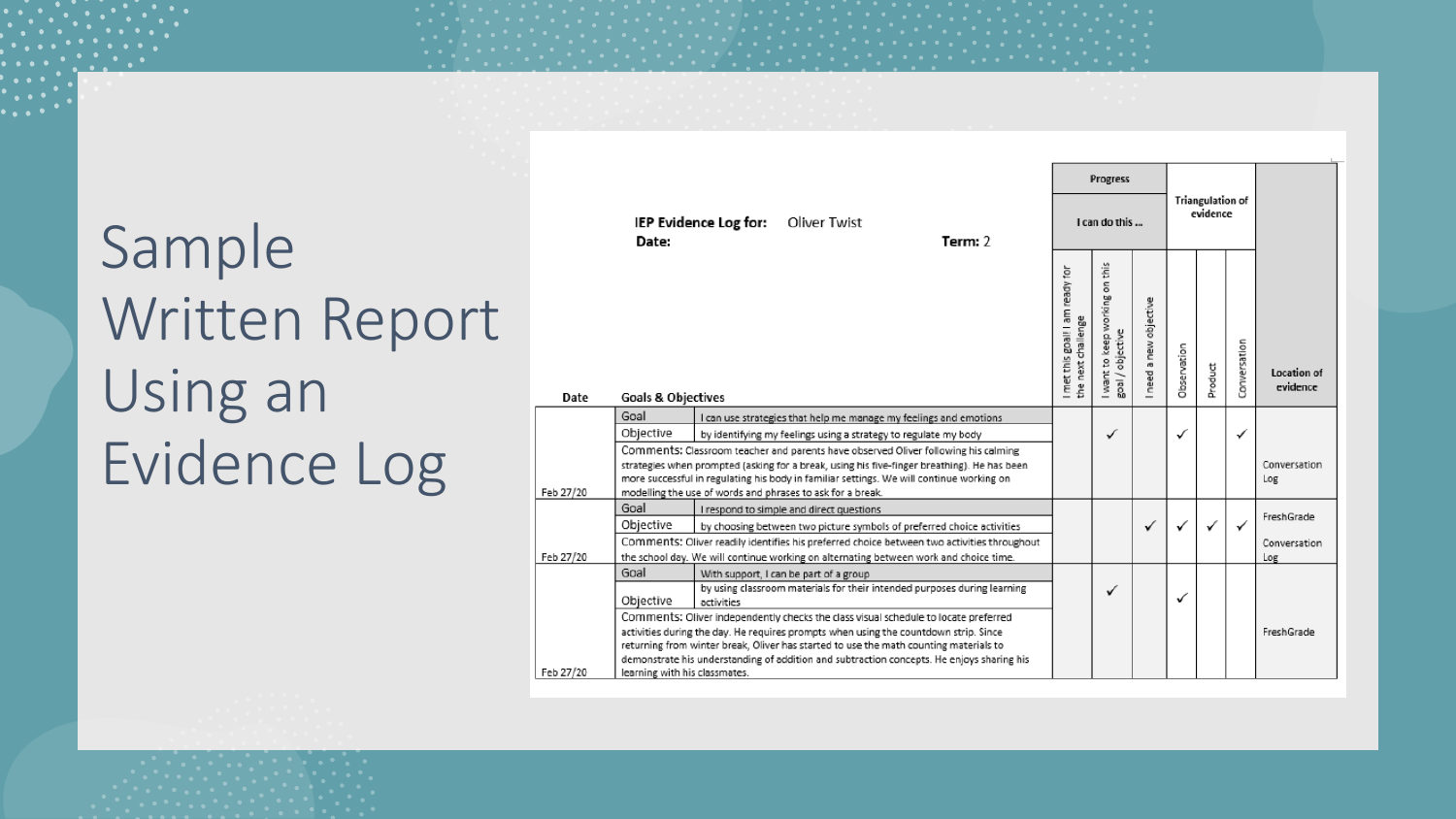### SAMPLE 1: Core Competency Objective reviewed in IEP

| <b>Core Competency Goals</b>                                                                                                                                                                                                                                                                                                                                                                                                                                                                                                                                                                                                                                                       |                 |                                                                   |                                                                                                                                                                                                                                                                                                                                                                                                                                                                                   |  |  |  |
|------------------------------------------------------------------------------------------------------------------------------------------------------------------------------------------------------------------------------------------------------------------------------------------------------------------------------------------------------------------------------------------------------------------------------------------------------------------------------------------------------------------------------------------------------------------------------------------------------------------------------------------------------------------------------------|-----------------|-------------------------------------------------------------------|-----------------------------------------------------------------------------------------------------------------------------------------------------------------------------------------------------------------------------------------------------------------------------------------------------------------------------------------------------------------------------------------------------------------------------------------------------------------------------------|--|--|--|
| <b>Personal Awareness</b>                                                                                                                                                                                                                                                                                                                                                                                                                                                                                                                                                                                                                                                          |                 | I can use strategies that help me manage my feelings and emotions |                                                                                                                                                                                                                                                                                                                                                                                                                                                                                   |  |  |  |
| <b>Objective</b>                                                                                                                                                                                                                                                                                                                                                                                                                                                                                                                                                                                                                                                                   | <b>Strategy</b> |                                                                   |                                                                                                                                                                                                                                                                                                                                                                                                                                                                                   |  |  |  |
| I can recognize when I am frustrated, angry,<br>or upset and I will use strategies to calm<br>myself.<br>October 2020 (Baseline): I can get stuck<br>when I am mad. I don't feel myself getting<br>this way. it just happens. I cry and<br>sometimes scream. I can't hear people talk<br>when I'm upset.<br>January 2021 Review: Emerging. I did a<br>reflection sheet and talked with my LRT for<br>this review. I think I am slowly getting better<br>at knowing when I am getting upset. I still<br>get stuck but I noticed my voice changes. It<br>helps me to go to a quiet space with the<br>CEA. Next, I would like to learn more ways<br>to relax my body when I am alone. |                 | use 'Core'' and "and of Tricks'<br>time."                         | - debrief incidents with Commingsoon as possible, and emphasize positive<br>and negative consequences of her choices<br>- reinforce that "Tomorrow is another day." and "You can try again next<br>The Review has:<br>$\checkmark$ Date<br>$\checkmark$ Proficiency<br>$\checkmark$ Evidence for review (how reviewed)<br>$\checkmark$ Student voice/self-reflection<br>$\checkmark$ Improvements/strengths<br>$\checkmark$ Supports (e.g. CEA, quiet space)<br><b>Next steps</b> |  |  |  |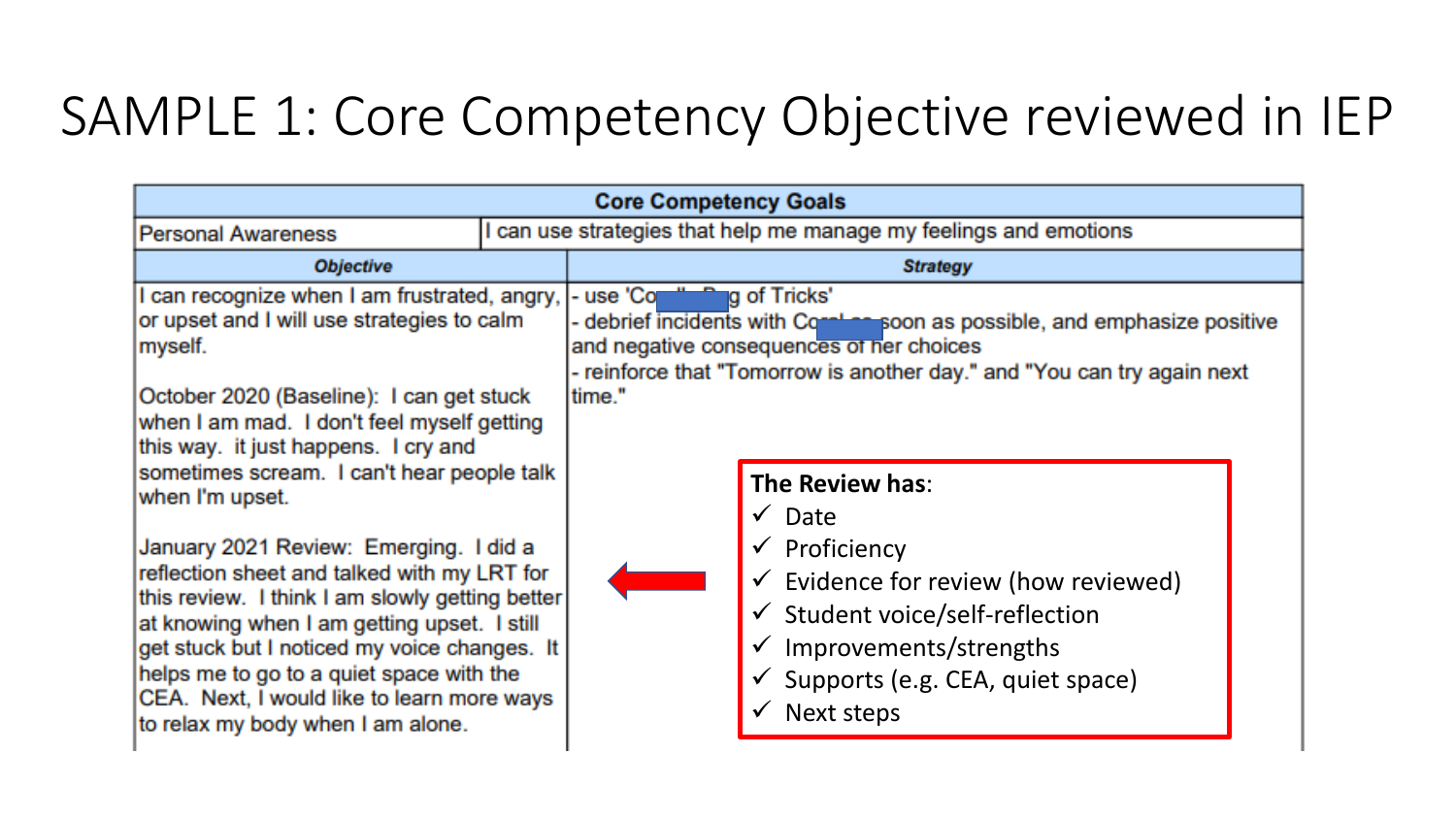**Curricular Goals** 

| <b>Area of Learning</b>                                                                                                                                                                                                                                                                                                                                                                                                                                                  |                                                                                                       |                                                                                                                          |                       |
|--------------------------------------------------------------------------------------------------------------------------------------------------------------------------------------------------------------------------------------------------------------------------------------------------------------------------------------------------------------------------------------------------------------------------------------------------------------------------|-------------------------------------------------------------------------------------------------------|--------------------------------------------------------------------------------------------------------------------------|-----------------------|
| <b>English Language Arts</b>                                                                                                                                                                                                                                                                                                                                                                                                                                             | Supplemental                                                                                          | Teacher Responsible :                                                                                                    | SAMPLE 1:             |
| <b>Learning Standards</b>                                                                                                                                                                                                                                                                                                                                                                                                                                                |                                                                                                       |                                                                                                                          |                       |
| Communicate in sentences and paragraphs applying conventions of Canadian spelling grammar and<br>punctuation                                                                                                                                                                                                                                                                                                                                                             |                                                                                                       |                                                                                                                          | Curricular            |
| <b>Objective</b>                                                                                                                                                                                                                                                                                                                                                                                                                                                         |                                                                                                       | <b>Strategy</b>                                                                                                          |                       |
| can write with spacing in my work<br>Currently, my writing is all jammed together<br>and hard to pick out the words and<br>paragraphs.                                                                                                                                                                                                                                                                                                                                   |                                                                                                       | editing strategies; re-reading written work; using a word processor                                                      | Competency<br>Teacher |
| Success will be measured through<br>classroom-based work samples                                                                                                                                                                                                                                                                                                                                                                                                         |                                                                                                       |                                                                                                                          | evaluates             |
| February 2021: DEVELOPING Owen is<br>making progress in this area based on work<br>samples. He still needs some reminders. He<br>will understand COPS by June 2021.<br>June 2021: PROFICIENT He is now able to<br>use the basic word processor well and can<br>edit his work using COPS. Cues from the<br>LRT assisted as well as a visual card. Work<br>samples allowed for comparison of before<br>and after. Next step: develop use of<br>computer editing functions. | The Review has:<br>$\checkmark$ Date<br>$\checkmark$ Proficiency<br>$\checkmark$<br><b>Next steps</b> | Evidence for review (how reviewed)<br>Improvements/strengths<br>Supports (e.g. CEA, quiet space, visual aids, processor) |                       |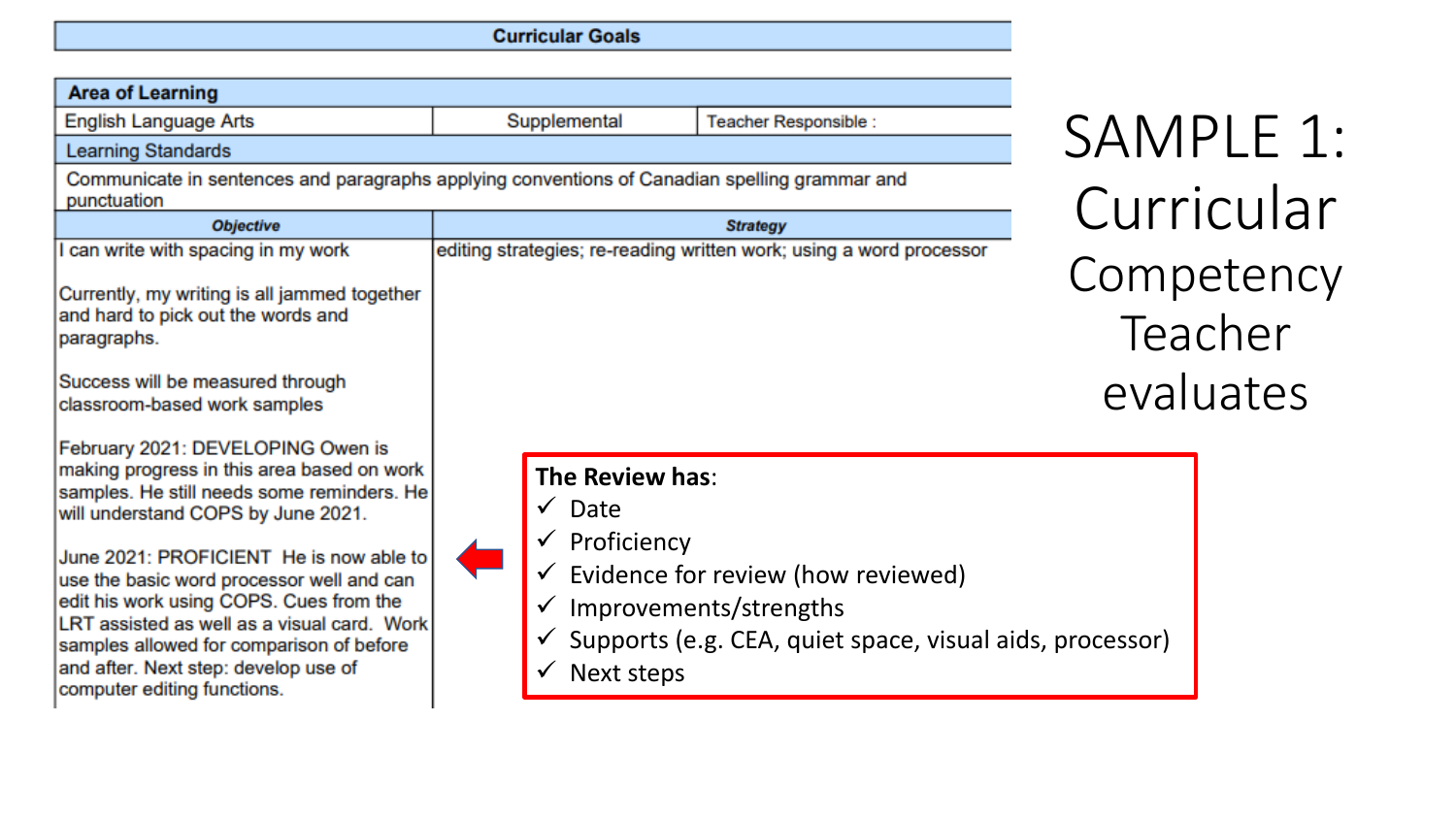Summary of Learning at the End of the Year

**Summary of student progress in all subject areas studied during the school year using** 

- K-9: the provincial proficiency scale & descriptive feedback
- 10-12: letter grades and percentages and descriptive feedback. It may also include the provincial proficiency scale

### **Summary of student attendance**

### **Areas of significant growth**

**Opportunities for further development at school and home**

**Student-generated summary of student self-assessment of the core competencies and student goal setting**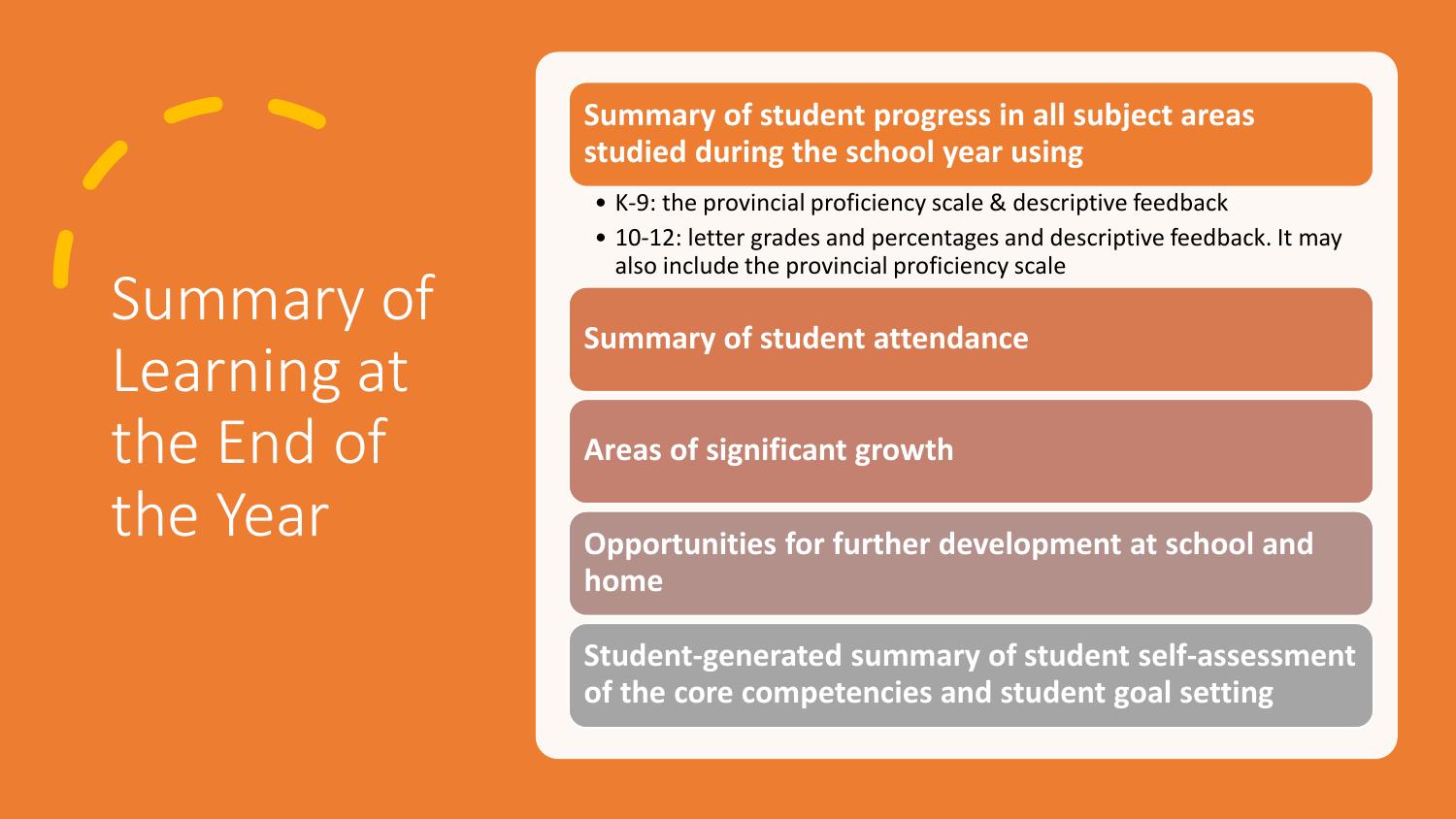Example Instructions for Summative Report

School: Click or tap here to enter text.

Date: Click or tap to enter a date.

Name: Click or tap here to enter text. Grade: Teacher(s): Click or tap here to enter text.

Term:

### Communicating Student Learning Summative Report OVERALL REQUIREMENTS

### **Student Perspective**

(Student's name) perspective was shared through

### **Teacher Comments**

SEL Comment - describe the positive contributions the student has made in relation to self, others and how they contribute to the classroom community. Use strengths-based language and a positive tone. Aspects might include interests, relationships, leadership, collaborative skills, self-regulation, attitudes towards learning.

Strengths and stretches - a paragraph that prioritizes and synthesizes key aspects of the student's learning in relation to competencies addressed in Literacy, Numeracy and PHE.

### Include:

- 1. Comments for ELL, Gifted and Students with IEPs.
- 2. Highlight supports in place and being used by student (Link to Universal & Essential Supports in IEP)

Goals to Support Learning - a paragraph synthesizing information received from student, caregiver, teacher and, if involved, other members of the community around the following questions:

- 1. What is one small area the student might grow in?
- 2. What are some hopes for the student's learning moving forward?
- 3. Ways to support learning at school and home

| <b>English Language Arts</b>                                                                                                                   | Choose an item. |
|------------------------------------------------------------------------------------------------------------------------------------------------|-----------------|
| Reading, Listening, Writing, Speaking delineations Grades K-3 only                                                                             |                 |
| <b>Mathematics</b>                                                                                                                             | Choose an item. |
| Arts                                                                                                                                           | Choose an item. |
| <b>PHE</b>                                                                                                                                     | Choose an item. |
| Core French (grades 5-8)                                                                                                                       | Choose an item. |
| <b>Social Studies</b>                                                                                                                          | Choose an item. |
| Science                                                                                                                                        | Choose an item. |
| <b>ADST</b>                                                                                                                                    | Choose an item. |
| Career                                                                                                                                         | Choose an item. |
|                                                                                                                                                |                 |
| <b>Core Competencies</b>                                                                                                                       | Choose an item. |
| Student (insert name) has shared their Self-assessment of the Core<br>Competencies by (conversation log, self-assessment of core competencies) |                 |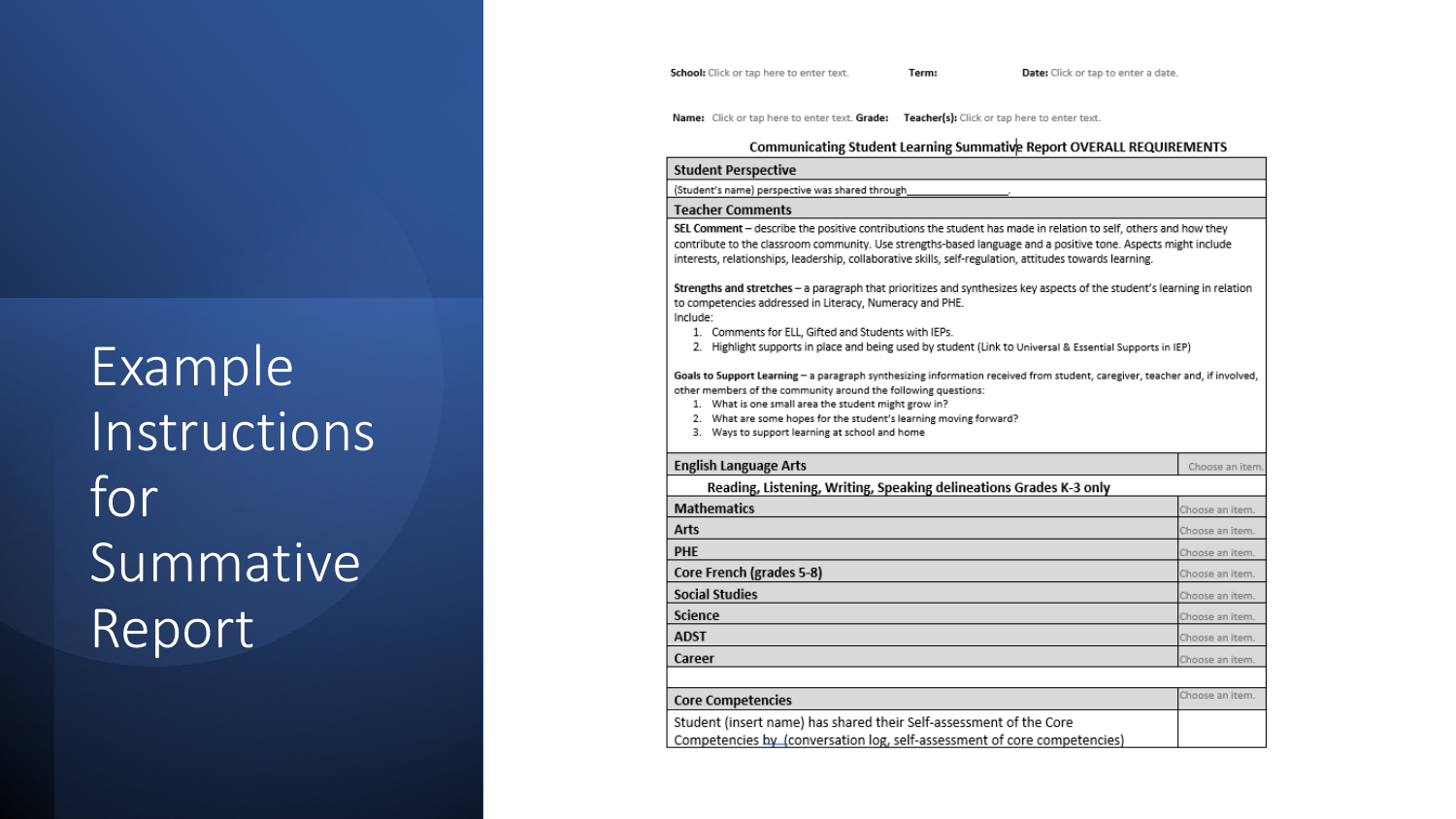# Example Summative Report

Student: Test Grade: Grade 6

assembly.

they developed over time.

approach that we will pursue.

charts, manipulatives)

Attendance Summary:

Is student receiving Special Services2 Yes / no

construction.

Attendance Month TOTAL Absent 0

Late  $\bf o$  Mr. R. Ready

Teacher:

This is a summary of the student's progress in relation to the learning standards of the BC Curriculum. The student's level of proficiency has been assessed through a variety of learning opportunities to determine what the student knows, understands and is able to do. Please see the student portfolio for supporting evidence. **Teacher Comments** It has been such a pleasure working with Kat this year. She is an important member of our classwho demonstrates a well-developed sense of social responsibility. She works well with everyoneand is accepted by all. Kat's maturity has helped her become a leader in the class and school. I also notice an increased sense of confidence that his shown by both her school work (efforts in math) and her involvement in activities such as the Remembrance Day

All forms of communication (written, verbal, graphic) are Kat's strengths. She has a great abilityto effectively communicate and engage respectfully in many settings and situations. Kat is developing her thinking skills well by justifying her personal point of view through reasoned judgements. This was evident in her reading responses as

directly teach strategies to successfully approach problem solving in math. Building on herliterary strengths is an

directly teach methods and strategies to improve the impact of writing through word choiceand sentence

directly teach strategies for working flexibly with numbers (mental math strategies to makesense of computations) encourage Kat to utilize the adaptations and strategies outlined in her Individual EducationPlan (calculator, anchor

> Signatures: Teacher(s)

Principal

Ways that we can all support Kat as she moves forward with her learning:

Please see Kat's year-end IEP review for specific goal attainment information.

Date:

|                          | <b>EMERGING</b>                | <b>DEVELOPING</b>             | <b>PROFICIENT</b>             | <b>EXTENDING</b>              |
|--------------------------|--------------------------------|-------------------------------|-------------------------------|-------------------------------|
| <b>PROFICIENCY SCALE</b> | The student<br>demonstrates an | The student<br>demonstrates a | The student<br>demonstrates a | The student<br>demonstrates a |
|                          | initial                        | partial                       | complete                      | sophisticated                 |
|                          | understanding ofthe            | understanding of the          | understanding of the          | understanding ofthe           |
|                          | concepts and                   | concepts and                  | concepts and                  | concepts and                  |
|                          | competencies                   | competencies                  | competencies                  | competencies                  |
|                          | relevant to the                | relevant to the               | relevant to the               | relevant to the               |
|                          | expected learning.             | expected learning.            | expected learning.            | expected learning.            |

| <b>ENGLISH LANGUAGE ARTS: Reading, Listening and Viewing</b>               |                 |                                                    |                                 |  |
|----------------------------------------------------------------------------|-----------------|----------------------------------------------------|---------------------------------|--|
| Connects with and comprehends<br>fiction selections                        | <b>EMERGING</b> |                                                    | DEVELOPING PROCESSION EXTENDING |  |
| Connects with and comprehends non-fiction<br>selections                    | <b>EMERGING</b> |                                                    | DEVELOPING PROCHAIN EXTENDING   |  |
| <b>ENGLISH LANGUAGE ARTS: Writing, Speaking and Representing</b>           |                 |                                                    |                                 |  |
| Creates and communicates ideas and<br>understandings                       | <b>EMERGING</b> |                                                    | DEVELOPING PROFICIENT JUNG      |  |
| <b>MATHEMATICS</b>                                                         |                 |                                                    |                                 |  |
| Shows learning using objects, pictures pumbers<br>and words                | <b>EMERGING</b> |                                                    | DEVELOPING PROFICIENT EXTENDING |  |
| Develops and uses multiple strategiesto<br>engage in problem solving       |                 | EMEL DEVELOPING PROFICIENT EXTENDING               |                                 |  |
| Demonstrates automatic recall of mathfacts to<br>accurately do mental math |                 | EMERGING <b>CONTROL</b> OPING PROFICIENT EXTENDING |                                 |  |
| <b>SCIENCE</b>                                                             |                 |                                                    |                                 |  |
|                                                                            | <b>EMERGING</b> |                                                    | DEVELOPING PROPERTY EXTENDING   |  |
| <b>SOCIAL STUDIES</b>                                                      |                 |                                                    |                                 |  |
|                                                                            | <b>EMERGING</b> |                                                    | DEVELOPING PROPERTY EXTENDING   |  |
| FRENCH (or other second language)                                          |                 |                                                    |                                 |  |
|                                                                            | <b>EMERGING</b> |                                                    | DEVELOPING PROFESSION EXTENDING |  |
| ARTS EDUCATION (Dance, Drama, Music, Visual Arts)                          |                 |                                                    |                                 |  |
|                                                                            | <b>EMERGING</b> |                                                    | DEVELOPING PROFICIENT           |  |
| PHYSICAL AND HEALTH EDUCATION                                              |                 |                                                    |                                 |  |
|                                                                            | <b>EMERGING</b> |                                                    | DEVELOPING PROPERTY EXTENDING   |  |
| APPLIED DESIGN, SKILLS & TECHNOLOGIES                                      |                 |                                                    |                                 |  |
|                                                                            | <b>EMERGING</b> |                                                    | DEVELOPING PROFIT EXTENDING     |  |
| <b>CAREER EDUCATION</b>                                                    |                 |                                                    |                                 |  |
|                                                                            |                 |                                                    |                                 |  |